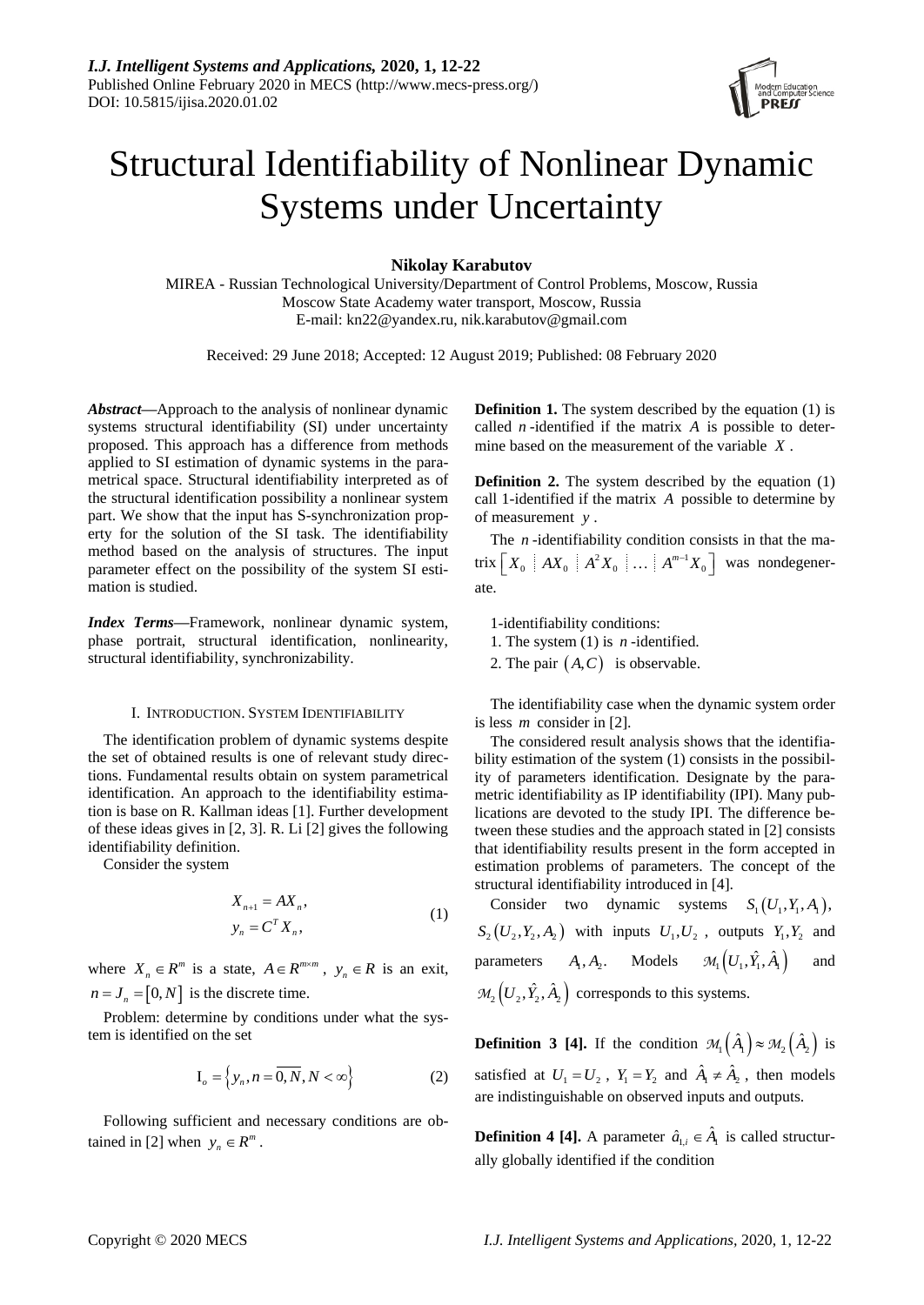$$
\mathcal{M}_1\left(\hat{A}_1\right) \approx \mathcal{M}_2\left(\hat{A}_2\right) \Longrightarrow \hat{a}_{1,i} = \hat{a}_{2,i}
$$

is satisfied almost for any  $\hat{A}_2 \in \Omega$ , (except a zeromeasure subset of a parametrical space  $\Omega$ <sub>*P*</sub>).

**Definition 5 [4].** A parameter  $\hat{a}_{1,i} \in \hat{A}_1$  is called structurally locally identified if such neighbourhood  $O_2(\hat{A}_2)$ exists almost for any  $\hat{A}_2 \in \Omega$ <sub>*P*</sub> that

$$
\mathcal{M}_1\left(\hat{A}_1\right) \approx \mathcal{M}_2\left(\hat{A}_2\right) \Longrightarrow \hat{a}_{1,i} = \hat{a}_{2,i}
$$

follows from the condition  $\hat{A}_{\!\scriptscriptstyle 1} \in O_{\!\scriptscriptstyle 2} \big(\hat{A}_{\!\scriptscriptstyle 2} \big)$  .

The local identifiability is a necessary condition for the global identifiability. A parameter which is not structurally locally identified is called structurally locally not identified. Different approaches and methods apply for structural identifiability verification [5, 6].

In [7], a concept of local parametrical identifiability is introduced and given it's the theoretical justification. Consider the system described by the vector differential equation

$$
\dot{X} = F(t, X, P), \ \ X(t_0) = X_0 \tag{3}
$$

where  $X_n \in \mathbb{R}^m$  is a system state,  $P \in \mathbb{R}^m$  is a parameter vector,  $F(\cdot)$  is a nonlinear vector-function.

**Definition 6.** The system (3) is called locally identified in a point  $P_0 \in W$  if such  $\varepsilon > 0$  exist that couple  $\{P_0, P_1\}$  is distinguishable for any point  $P_1$  such that  $0 < ||P_1 - P_0|| < \varepsilon$ .

**Remark 1.** System structure estimation methods not considered in most papers. Therefore, the structural identifiability concept does not reflect the essence of the considered problem. As this terminology applies in identifiability estimation problems, we will hold to this concept in this section. Further, we will introduce a concept which is directly related to the structural identifiability of nonlinear systems.

In [7], criteria of the linearized system (3) local identifiability estimation proposed. The case is considered when the matrix rank is equal m. The local identifiability estimation method based on the Lyapunov exponent analysis proposes for an inhomogeneous linear system. Parametrical identifiability criteria introduce in [8], and also given generalization and development of results obtained in [7]. Full identifiability conditions propose for a linear stationary system on discrete measurements of output and state variables in [9, 10].

The IPI-identifiability problem of nonlinear systems studies by many authors (see, e.g., [9-12]). In [10], the identifiability research base on the sensitivity system analysis on the output system. This approach efficiency illustrates in the example of the identifiability estimation of system parameter combination. This approach gives a new method the local identifiability problem solution. Local parametrical identifiability conditions obtain for different variants of the experimental data measurement in [9]. Conditions of joint observability and the identifiability obtain for the linear stationary system. The critical analysis of the approaches applied to the biological model identifiability estimation given in [11]. Models for the nonlinear system identifiability estimation based on the applying by the expansion into Taylor series, tables of identifiability (contains nonzero members of Jacobian coefficients row), the algebra of differentials. Paper [12] considered to the practical identifiability study. Practical identifiability estimation bases on the experimental information analysis and the differential algebra application. The basis of the practical identifiability is the leastsquares method and the model sensitivity analysis to the obtained parameter estimations. The proposed approaches apply to biology problems.

The identifiability of a static model considers in [13]. The model described by simultaneous equations system

$$
BY_n + \Gamma X_n = U_n \tag{4}
$$

where  $B \in R^{m \times m}$  is a nonsingular matrix,  $X_n \in R^k$  is an exogenous vector (external) variables,  $U_n \in R^m$  is a vector of random external disturbances,  $Y_n \in \mathbb{R}^m$  is a vector of endogenous variables,  $\Gamma \in R^{m \times k}$ .

The a priori information contained data about external and internal variables, properties  $U_n$ , restrictions on coefficients.

Consider the structure  $S = (B, \Gamma, M_n)$  of the model (4) where  $M_U$  is a distribution  $U_t$ . Then  $Y_n$  at specified  $X_n$ have a distribution  $P_n^S$ .

**Definition 7.** If  $P_n^S = P_n^{\overline{S}}$ , then frameworks *S*,  $\tilde{S}$  are observably equivalent.

**Definition 8.** A parameter  $\Lambda$  is identified in the framework *S* if  $\Lambda = \tilde{\Lambda}$  is true for framework  $S = \tilde{S}$ .

So, the parameter  $\Lambda$  identifies if  $\Lambda = \tilde{\Lambda}$  follows from equality  $P_n^S = P_n^S$  (*n* = 1, 2, ..., *N*).

**Definition 9.** The structure *S* is called identified if all its parameters identify.

Various cases of the a priori information accounting about *S* are considered in [13] and identifiability conditions obtained. They are restrictions on the rank of a matrix and depended on variables the system (4) which is normalized. The normalization is the solution of the equation (4) concerning  $Y_n$ .

**Remark 2.** Though the system (4) is static its studying is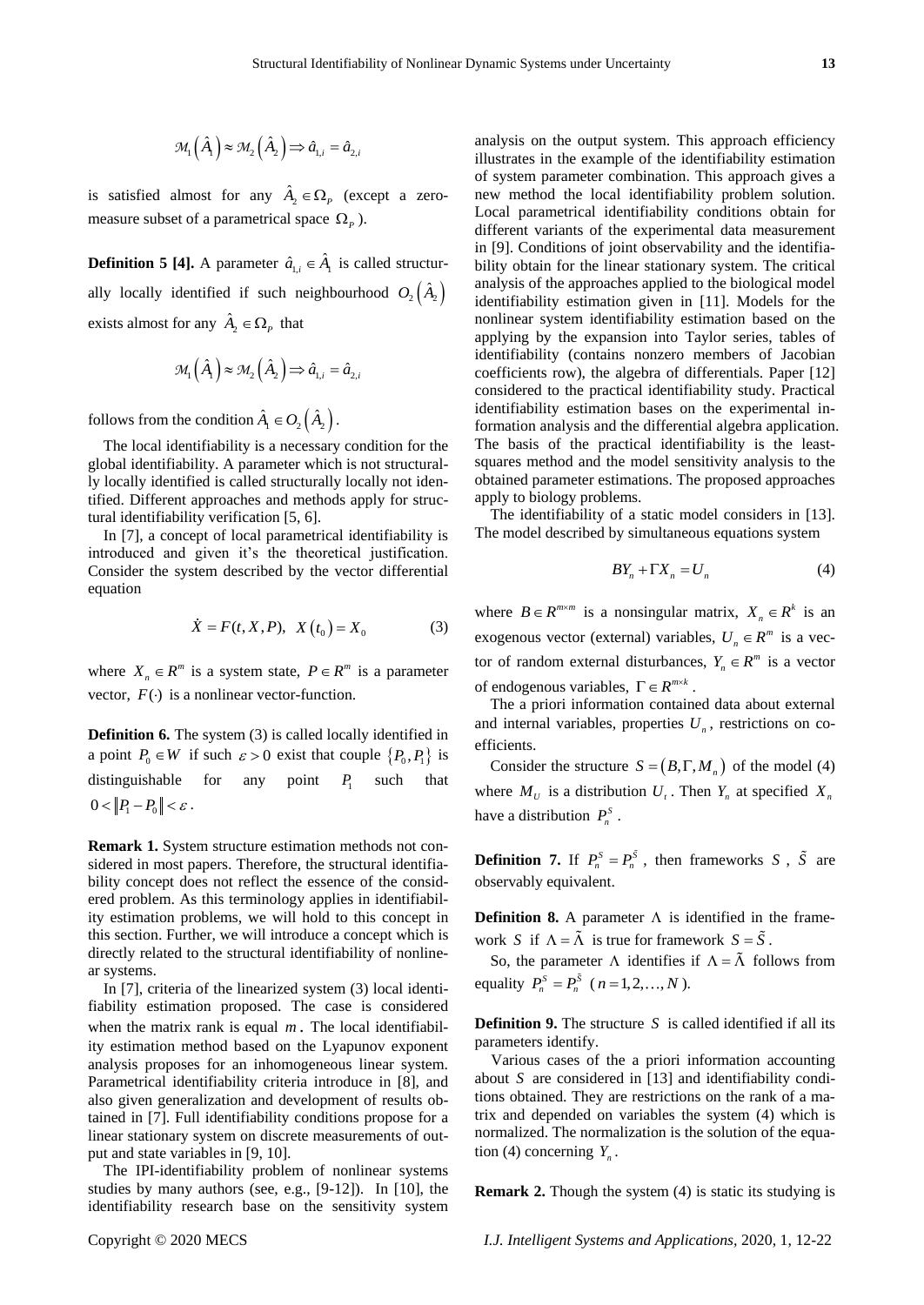relevant for the identifiability problem. Here the concept structure is also used. Therefore, the existing interpretations and problem statements of the SI will be useful to compare.

So, the analysis of publications shows that the model identifiability is the estimation possibility of its parameters. The proposed methods base on the non-degeneracy estimation of an informational matrix. Similar results obtain in the parametrical estimation theory, and nondegeneracy condition (rank completeness) of the informational matrix is presented in easily checked the excitation constancy condition of the input and the output system. As a rule, the model structure specifies a priori, and the sense of the local structural identifiability is understandable not always. The structure concept widely applies in identifiability estimation problems. The nonlinear system identifiability also transformed into the parametrical identifiability problem on the base by the different methods linearization model application on parameters. These researches do not include the structural identifiability problem of nonlinear dynamic systems in the following sense: have the problem solution of the structure (a form, dependence) estimation a nonlinear system under uncertainty. The task not set was in this form.

Identifiability structural aspects of the nonlinear system consider in such statement in this paper. Identifiability structural is the complex problem, methods of structure formalization are not developed. The concept of the structural identifiability ( *h* -identifiability) introduce for nonlinear systems in [14]. The proposed approach directs to the structure estimation of the nonlinear dynamic system. It bases on the analysis of the framework described the state of the system nonlinear part. We are generalized results of paper [14]. The IPI-identifiability problem not considers. It's the decision can obtain, having applied approaches described above.

The paper has the following structure. The problem statement is given in section III. The framework design method stated in section IV. The method describes the formation of a set for the construction  $S_{ey}$ -framework. Framework class properties consider. Estimation need of the nonlinear system *h* -identifiability is substantiated in section V. System examples with hysteresis considered and the input parameters affect studies on properties of the nonlinear system. We show that the input has the constantly excited properties. But not every input that has excitation constancy property gives the solution of the structural identifiability problem. Bases of the nonlinear system *h* -identifiability (structural identifiability) describe in sections VI, VII. We introduce the concept of a system S-synchronization which the fulfillment allows solving the problem *h* -identifiability. The input which does not have property the S-synchronizability property gives to an "insignificant"  $S_{ey}$ -framework. Structural identifiability estimation methods consider. We show that the *h*-identified framework  $S_{ey}$  have a specified dimension. Numerical modeling results present in section VIII.

### II. RELATED WORK

Now, the structural identifiability problem of nonlinear systems reduced to the parametric identifiability problem [9-12]. Approach to the PI estimation has been proposed in [2, 3]. The development this approach considers in [3- 10, 13]. This SI concept does not apply to the task set in the penultimate paragraph of section I. Non-traditional methods should apply to the SI problem solution of nonlinear systems. Such an approach based on the analysis of virtual frameworks proposes in [14]. The structural identifiability problem solution is given for the case when nonlinearity satisfies the sector condition [16]. We the identifiability concept and the condition of full structural identifiability ( $h_{\delta_h}$ -identifiability) are generalized. The condition  $h_{\delta_h}$ -identifiability is satisfied if the system is Ssynchronized.

#### III. PROBLEM STATEMENT

Consider dynamic system

$$
\dot{X} = AX + B_{\varphi}\varphi(y) + B_{u}u,
$$
  
\n
$$
y = C^{T}X,
$$
\n(5)

where  $u \in R$ ,  $y \in R$  are the input and the output,  $A \in R^{q \times q}$ ;  $B_u \in R^q$ ,  $B_\varphi \in R^q$   $C \in R^q$  are matrices of corresponding dimensions;  $\varphi(y)$  is a scalar nonlinear function. *A* is the Hurwitz matrix.

Various assumptions made concerning the structure  $\chi = \varphi(y)$ . They determined by the a priori information level. Methods based on linearization procedures [15] can apply under the a priori information. The assumption concerning the function  $\chi$  specifies in the absolute stability theory in the form

$$
\chi \in \mathcal{F}_{\varphi} = \left\{ \varphi(\xi)\xi \ge \xi^2, \xi \ne 0, \varphi(0) = 0 \right\}
$$
 (6)

where  $\xi \in R$  is the input of a nonlinear element.

 $\xi$  is the linear combination of vector elements X. The sector condition [16] is generalization  $(6)$ 

$$
\chi \in \mathcal{F}_{\varphi} = \left\{ \gamma_1 \xi^2 \le \varphi(\xi)\xi \le \gamma_2 \xi^2, \xi \ne 0, \right. \n\varphi(0) = 0, \gamma_1 \ge 0, \gamma_2 < \infty \right\}. \tag{7}
$$

Often the system (5) nonlinear part is described by static (algebraic) equations. Therefore, further, we consider a case when  $\varphi(y)$  describe by the algebraic equation. We believe that the function  $\varphi(y)$  is smooth.

Let the informational set be known for the system (5)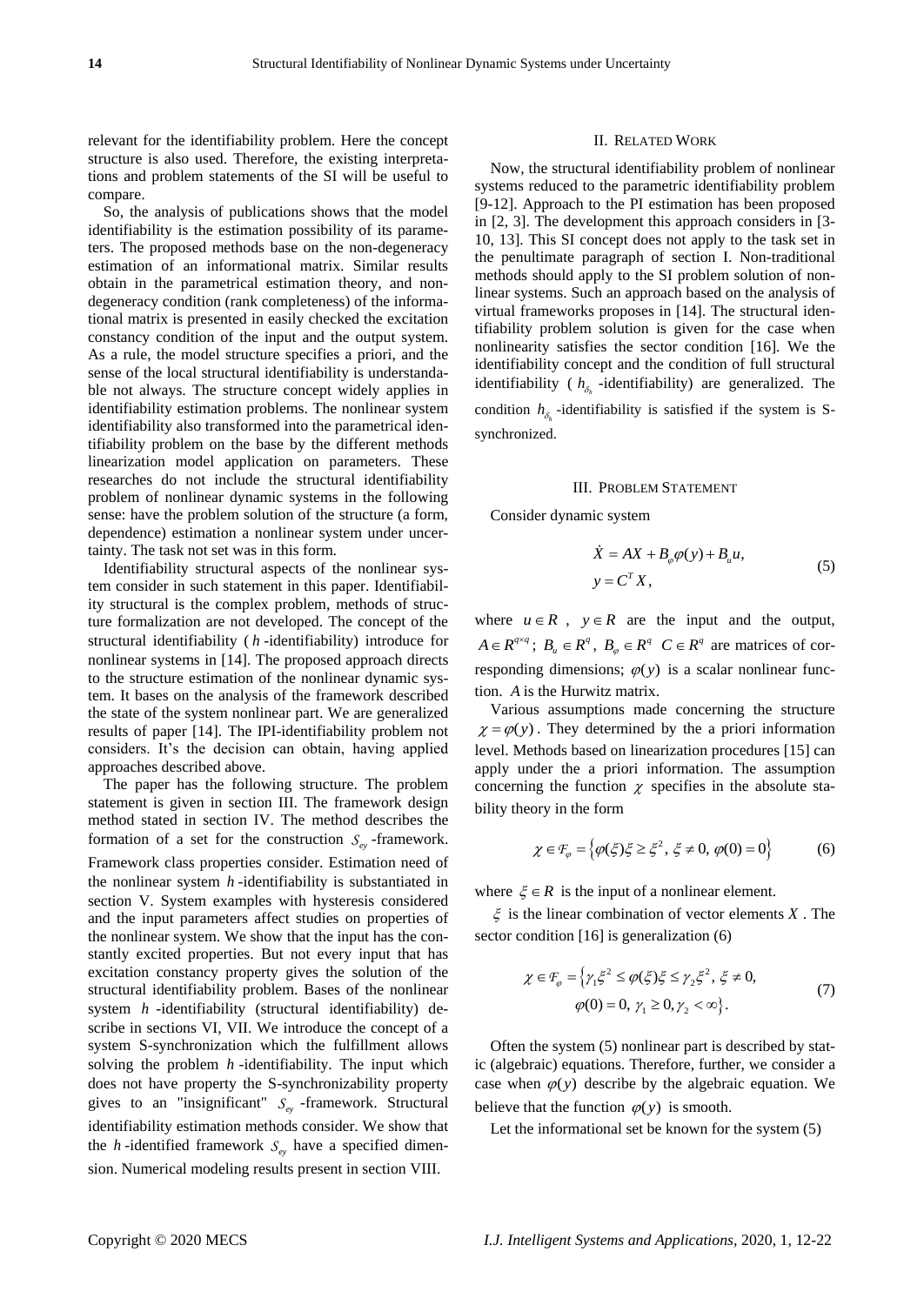$$
I_{o} = \{u(t), y(t), t \in J = [t_0, t_k]\}\
$$
 (8)

Problem: estimate the structural identifiability of the system (5) nonlinear part by the analysis and processing I *o*

Identification parametrical methods application under uncertainty does not allow obtaining the SI problem solution. Therefore, we apply to the estimation of structural identification the approach proposed in [14]. The approach based on the design of the framework  $S_{e<sub>y</sub>}$  reflecting properties of the nonlinear part (5). This analysis associated with the system structural identifiability problem solution. We use the term  $h$ -identifiability (HI) to distinguish the proposed approach from IPI-identifiability. Describe the design method of  $S_{ey}$ -framework.

# IV. DESIGN METHOD  $S_{ey}$ -FRAMEWORK

Design  $S_{ey}$ -framework demands the preliminary formation of the set which contained the information on the function  $\varphi(y)$ . Describe to the obtaining  $I_{N,g}$  method<sup>1</sup>.

# *A. Set for Formation ey S -framework*

Apply the differentiation operation to  $y(t)$  and designate the obtained variable as  $x_1$ . The consideration  $x_1$ expands of the system informational set:  $I_{em} = \{I_o, x_1\}$ .

**Remark 3.** If variables  $u$ ,  $y$  measure with an error, then apply to variables the filtering procedure.

Allocate a subset  $I_{g} \subset I_{em}$  corresponding to the system (5) particular solution (steady state). The set does not contain data  $I_{tr}$  on the transition process in the system. Apply the mathematical model

$$
\hat{x}_1^l(t) = H^T \left[ 1 \ u(t) \ y(t) \right]^T \tag{9}
$$

for the selection of the linear component in  $x_1$ . The variable  $x_1$  define on an interval  $J_g = J \setminus J_u$ .  $H \in \mathbb{R}^3$  is the model parameter vector.

Determine by the vector  $H$  as the task solution

$$
\min_{H} Q(e)\Big|_{e=\hat{x}_1^l-x_1} \to H_{opt}
$$

where  $Q(e) = 0.5e^2$ .

 $\overline{a}$ 

Find by the prediction for  $x_1$  having applied by the model (9) and obtain the error  $e(t) = \hat{x}_1^l(t) - x_1(t)$ .  $e(t)$ depends on the nonlinearity  $\varphi(y)$  of the system (5). So, the set

$$
\mathbf{I}_{N,g} = \left\{ y(t), e(t) \mid t \in \mathbf{J}_g \right\}
$$

obtains. Next, we apply the designation  $y(t)$  believing that.

**Remark 4.** The structure model (9) choice is the system (5) structural identification stage. Modeling results show that the model (9) is applicable in identification system objects with static nonlinearities. The structure model (9) choice for the system with complex nonlinearity presented in [14].

# B. Frameworks  $S_{ey}$

Application of the phase portrait *S* described by function  $\Gamma$ : {*y*}  $\rightarrow$  {*y'*} not always the conclusion allows making about system nonlinear properties under uncertainty. Therefore, use the set  $I_{N,g}$  and go in the space  $P_{ye} = (y, e)$  which we will call structural.

Consider the function  $\Gamma_{e_y}$ : { $y$ }  $\rightarrow$  { $e$ } which describes the change framework  $S_{ey}$  on the plane  $(y,e)$ . I<sub>N,g</sub> contains information on  $\varphi(y)$ , therefore,  $S_{ey}$  describe the nonlinear function change in a generalized form. The system (5) input has to satisfy certain conditions for the representation obtaining of  $\varphi(y)$ . It is the excitation constancy property. Such input gives to the closed framework  $S_{ey}$ .

## V. ABOUT NEED *h* -IDENTIFIABILITY ESTIMATION FOR NONLINEAR SYSTEM

The review on the SI shows that the IP-identifiability problem is the main in SI. That the urgency of *h* identifiability problem understands consider arising tasks on the example of the second order system (5) with parameters:

1<sub>3</sub>= {*u*(*x*), *y*(*x*)<sub>1</sub> *t* = *I*<sub>1</sub>, *t*<sub>3</sub>}  
\nProblem: estimate the structural identifying of the  
\n
$$
I_{xy}
$$
 = {*y*(*x*), *o*(*x*) *t* = *J<sub>x</sub>*}  
\nProblem: estimate the structural identification under  
\n $I_{xy}$   
\n1, 1  
\n1, 2  
\n1, 3  
\n1, 4  
\n1, 5  
\n1, 6  
\n1, 7  
\n1, 7  
\n1, 8  
\n1, 9  
\n1, 1  
\n1, 1  
\n1, 1  
\n1, 1  
\n1, 1  
\n1, 1  
\n1, 1  
\n1, 1  
\n1, 1  
\n1, 1  
\n1, 1  
\n1, 1  
\n1, 1  
\n1, 1  
\n1, 1  
\n1, 1  
\n1, 1  
\n1, 1  
\n1, 1  
\n1, 1  
\n1, 1  
\n1, 1  
\n1, 1  
\n1, 1  
\n1, 1  
\n1, 1  
\n1, 1  
\n1, 1  
\n1, 1  
\n1, 1  
\n1, 1  
\n1, 1  
\n1, 1  
\n1, 1  
\n1, 1  
\n1, 1  
\n1, 1  
\n1, 1  
\n1, 1  
\n1, 1  
\n1, 1  
\n1, 1  
\n1, 1  
\n1, 1  
\n1, 1  
\n1, 1  
\n1, 1  
\n1, 1  
\n1, 1  
\n1, 1  
\n1, 1  
\n1, 1  
\n1, 1  
\n1, 1  
\n1, 1  
\n1, 1  
\n1, 1  
\n1, 1  
\n1, 1  
\n1, 1  
\n1, 1  
\n1, 1  
\n1, 1  
\n1, 1  
\n1, 1  
\n1, 1  
\n1, 1  
\n1, 1  
\n1, 1  
\n1  
\n1, 1  
\n1  
\n1  
\n1  
\n1  
\n1  
\n1  
\n1  
\n1  
\n1

<sup>&</sup>lt;sup>1</sup> N. Karabutov, "Structural identification of nonlinear dynamic systems," *International journal of intelligent systems and applications*, 2015, vol. 7, no. 9, pp. 1-11.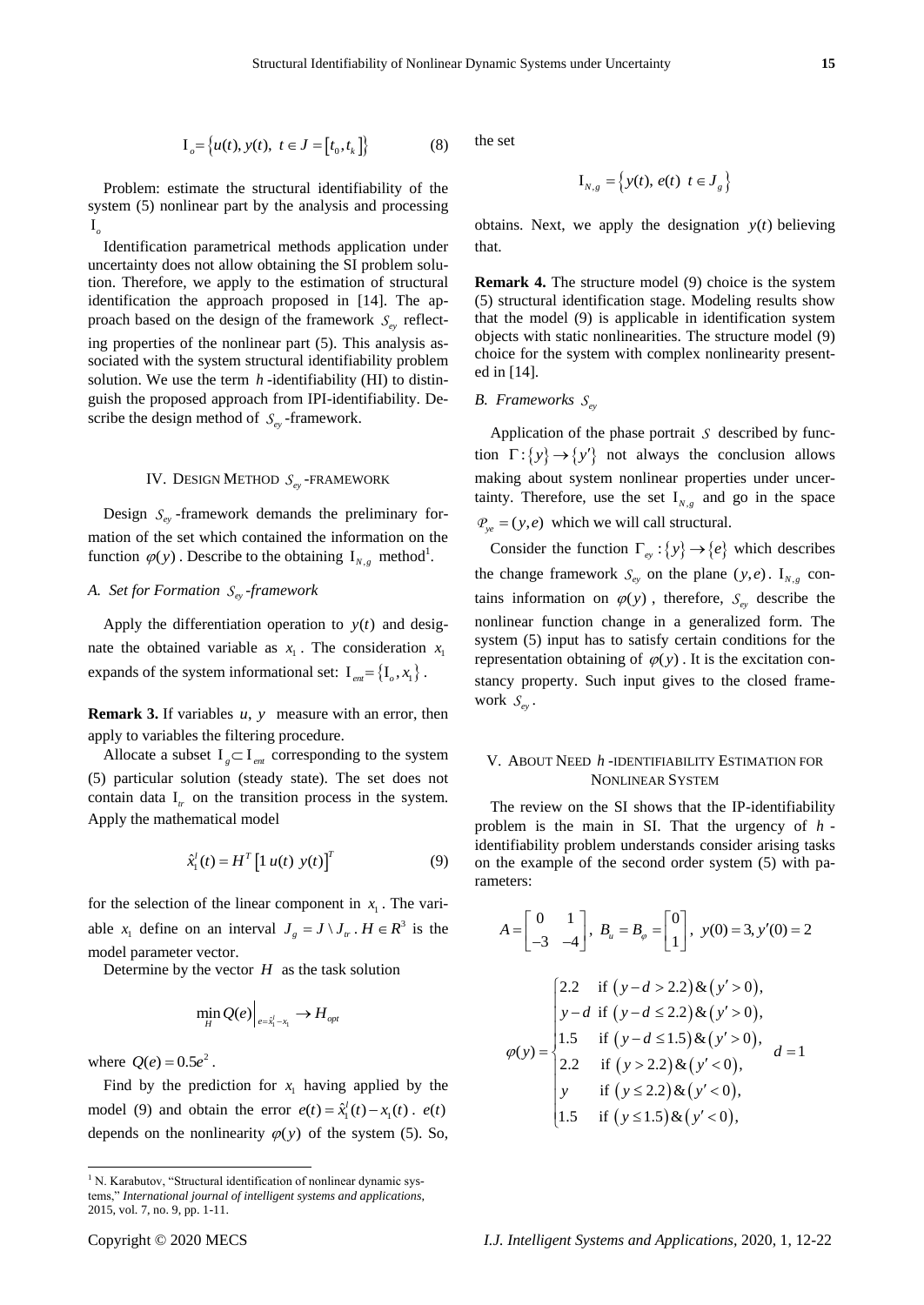

Fig.1. Structure estimation results for  $u_{6,-4}(t)$ .

Results presented below base on the application of the approach from section IV. These results show the input  $u(t)$  influence on the system  $(5)$  nonlinear properties. System properties estimate by the framework  $S_{e_y}$  analysis and the recovered function  $\varphi(y)$  corresponding to the input  $u(t)$  present.

Fig. 1 represents the phase portrait  $S$  and the framework  $S_{ey}$  for  $u_{6,-4}(t) = 6 - 4\sin(0.1\pi t)$ , and also the function  $\varphi(y)$  recovered from data  $\{y(t), y'(t)\}\;$ . We consider the case of the established motion. Fig. 1 shows that  $u_{6,-4}(t)$  give to reference function  $\varphi(y)$ . The framework  $S_{ey}$  is almost symmetric and has features which are in the framework *S* also.





Fig.2. Structure estimation results for  $u_{6,-2}(t)$ .

The further decrease of the sinusoid amplitude gives to the loss of the framework  $S_{ey}$  symmetry feature. The restoration impossibility of the form function  $\varphi(y)$  is the result of such input property. Such function  $\varphi(y)$  resented in Fig. 2 when  $u_{6,-2}(t) = 6 - 2\sin(0.1\pi t)$ . We see that the sinusoid amplitude decrease gives to framework definition range compression and the framework left part to have more modification. Such input gives function  $\varphi_{6,-2}(y)$  saturation area reduction. This area is not recoverable by the identification method application. Cardinal changes  $\varphi(y)$  gives

$$
u_{6,-0.5}(t) = 6 - 0.5\sin(0.1\pi t)
$$

Corresponding results are shown in Fig. 3.

The modeling result analysis shows that input  $u(t)$  parameters are at which the structural identifiability (structural identification) of the nonlinear system is possible. These results present for the system with  $\omega = 0.1\pi$  in Fig. 4 where following designations use:  $D_y$ ,  $D_e$  are diameters of the variation domain  $y$ ,  $e$ ;  $a<sub>u</sub>$  is the sine amplitude.

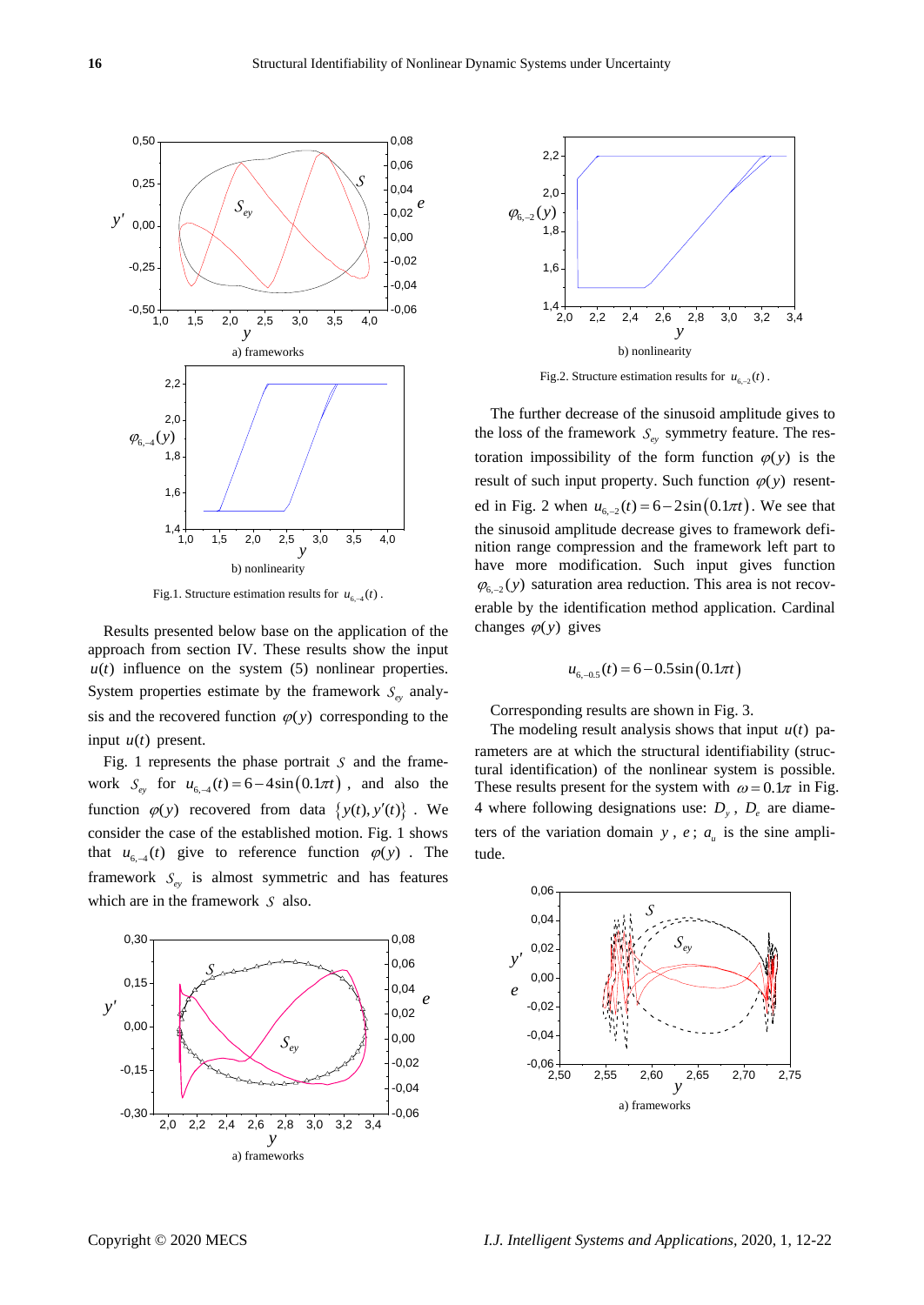

Fig.3. Structure estimation results for  $u_{6,-0.5}(t)$ .



Fig.4. Input amplitude effect on the system (5) identifiability

Fig. 4 shows that the input ( $a<sub>u</sub> = 5$ ) exist which the SI problem solves. The system (5) (see Fig. 1) is identifiable with the input having the amplitude  $a_u = 4$ .

We considered the input amplitude effect on system features. Similar to the effect gives to the frequency influence (Fig. 5).

**Remark 5.** Modeling results show (Fig. 5) that ensuring the excitation constancy  $(EC)$  condition for  $u(t)$  can complicate the system *h* -identifiability estimation. Presented results show that requirements of the EC for the input have the essential distinction in structural and parametrical identification problems. It should be taking into consideration when the problem of active identification solved.





Fig.5. Structure estimation results for  $u_{6, -4, 0, 4}(t)$ .

Modeling results allow giving to *h* -identifiability problem statement as the following task solution: find such an input  $u(t)$  for the system  $(5)$  which gives the definition range maximum for the output  $y(t)$ .

### VI. *h* -IDENTIFIABILITY

Results obtained in section V show that methods applied to the IP-identifiability estimation do not work in the case the *h* -identifiability. Further, we state to the approach to HI estimation<sup>2</sup>.

First, consider properties of the set  $I_{N,g}$  allowing the problem *h*-identifiability to solve. The analysis  $I_{N,g}$ gives properties of the informational set I *o* determining a capability the consideration problem solved.

Let following conditions be satisfied.

B1. The set I *o* gives the parametrical identification problem solution for the model (5). It means that the input  $u(t)$  is excitation constancy.

B2. The input  $u(t)$  given the informative framework  $S_{e_y} (I_{N,g})$ . It means that the analysis  $S_{e_y}$  gives the estimates task solution of system (5) nonlinear properties.

**Definition 10.** The input  $u(t)$  we call representative if it satisfies conditions B1, B2.

Let the framework  $S_{e<sub>y</sub>}$  close, and its area is not zero. Designate a height  $S_{e_y}$  as  $h(S_{e_y})$  where the height is the distance between two points on opposite sides of the framework  $S_{ey}$ .

**Statement 1**. Let 1) linear part of the system (5) is stable and the nonlinearity  $\varphi(\cdot)$  satisfies the condition (7); 2) the input  $u(t)$  is limited piecewise continuous and CE; 3) such  $\delta_s > 0$  exists that  $h(S_{e_y}) \ge \delta_s$ . Then the framework

-

 $2$  N. Karabutov, "Structural identification of nonlinear dynamic systems," *International journal of intelligent systems and applications*, 2015, vol. 7, no. 9, pp. 1-11.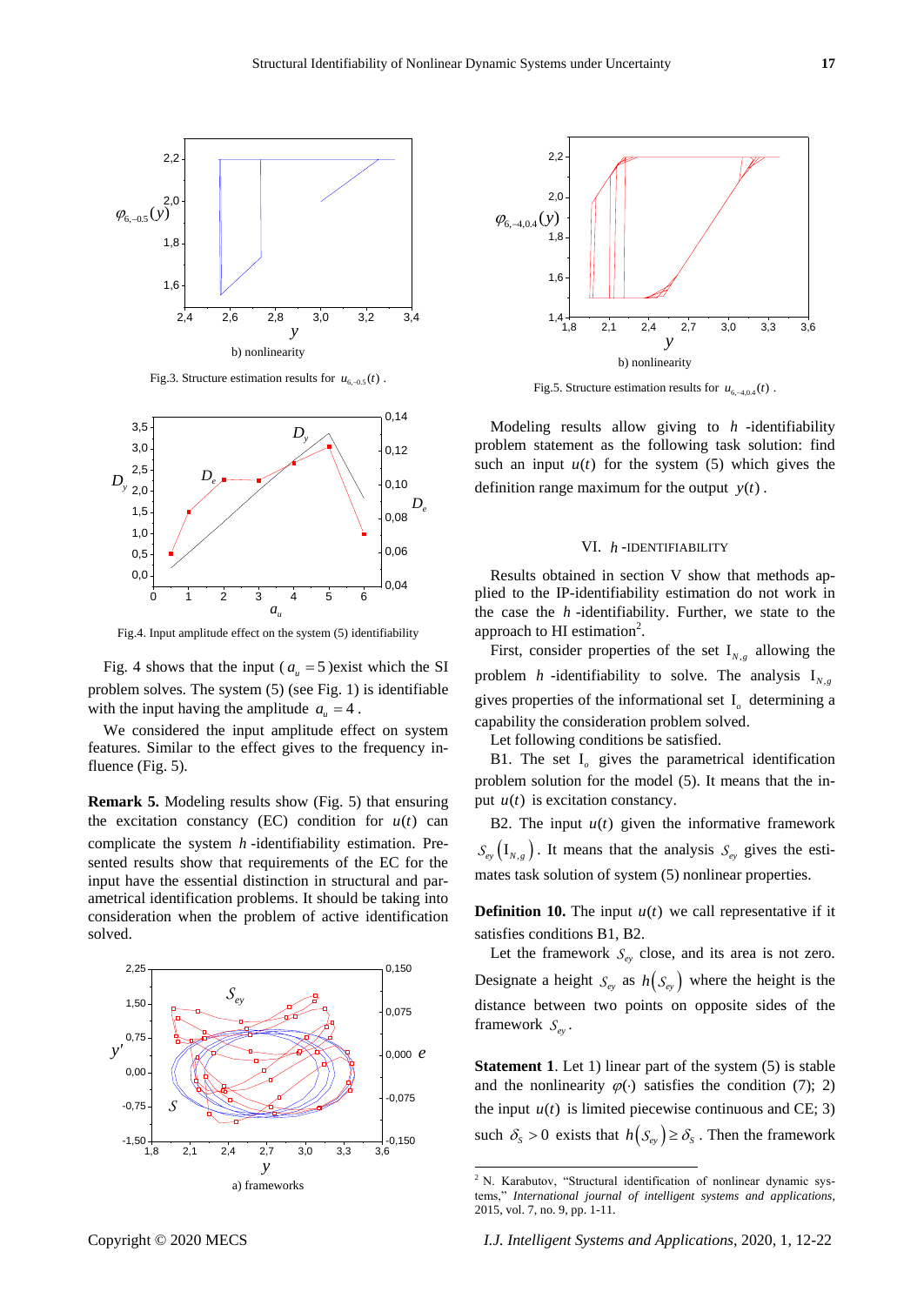$S_{ey}$  identifiable on the set  $I_{N,g}$ .

**Definition 11.** Framework  $S_{e<sub>y</sub>}$  having specified properties is *h* - identifiable.

Let the framework  $S_{e<sub>y</sub>}$  be *h* - identifiable.

Concept *h* -identifiability features.

1. *h* -identifiability is a concept not parametric, and the structural identification.

2. The demand of the parametric identifiability is the *h* -identifiability basis.

3. *h* -identifiability makes more rigid demands to the system input.

Feature 3 means that "the bad" input can satisfy the excitation constancy condition. Input can give so-called an "insignificant"  $S_{ey}$ -structure ( $\mathcal{NS}_{ey}$ -framework). But the *NSey* -structure can be *h* -identified. The identification of the system which has the property of insignificance can give to the nonlinearity which atypically for the examined system under uncertainty.

Consider the existence conditions of the *NSey* structures. Consider a class of nonlinear functions to which the homotopy operation is applicable. The homotopy [17] is the operation of obtaining one part of a geometrical figure from another part by it's the rotation and the extension about a specific point on the plane  $(y, e)$ .

Consider the framework  $S_{e_y}$ . Let  $S_{e_y} = F_{S_{e_y}}^l \cup F_{S_{e_y}}^r$  $S_{e y} = F_{S_{e v}}^l \cup F_{S_{e v}}^r$ , where  $\mathcal{F}^l_{S_{\sigma}}$ ,  $\mathcal{F}^r_{S_{\sigma}}$  are left and right fragments  $S_{\epsilon y}$ . Determine for  $\mathcal{F}^l_{S_{\epsilon y}}$ ,  $\mathcal{F}^r_{S_{\epsilon y}}$  secants

$$
\gamma_s^l = a^l y \,, \ \gamma_s^r = a^r y \tag{10}
$$

where  $a^l$ ,  $a^r$  are numbers computed using the leastsquares method (LSM).

**Theorem 1** [14]. Let i) the framework  $S_{e_y}$  is *h*-identified; ii) the framework  $S_{ey}$  has the form  $S_{ey} = F_{S_{ey}}^l \cup F_{S_{ey}}^r$  $S_{e y} = F_{s_{e y}}^l \cup F_{s_{e y}}^r$ , where  $\mathcal{F}^l_{S_{e_y}}, \mathcal{F}^r_{S_{e_y}}$  are left and right fragments  $S_{e_y}$ ; iii) secants for  $F_{S_{\rm ev}}^l$ ,  $F_{S_{\rm ev}}^r$  having the form (9). Then  $S_{\rm ev}$  is  $\mathcal{NS}_{\rm ev}$ structure, if

$$
\left\|a^t\right| - \left|a^r\right\| > \delta_h \tag{11}
$$

where  $\delta_h > 0$  is some specified number.

**Remark 6.** The theorem 1 proves used the homotopy of sets [17]. Estimate the proximity of sets  $\mathcal{F}^l_{S_{\epsilon}}$ ,  $\mathcal{F}^r_{S_{\epsilon}}$  in this case.

**Remark 7.** *NSey* -structures are characteristic for systems with multiple-valued nonlinearities. They are the result of the inadequate application of input actions.

Consider the framework  $S_{ey}$ . Introduce designations:  $\mathcal{D}_y = \text{dom}(S_{ey})$  is the definition range  $S_{ey}$ ,

$$
D_{y} = D_{y}(\mathcal{D}_{y}) = \max_{t} y(t) - \min_{t} y(t)
$$

is the diameter  $\mathcal{D}_y$ . Let  $u(t) \in U$ , where U is the permissible input set for the system (5).

**Definition 12.** If the framework  $S_{ey}$  has the maximum diameter  $D_y$  on the set  $\{y(t), t \in J\}$ , then the system (5) have S-synchronizing input  $u(t) \in U$ .

We understand the synchronization  $u(t) \in U$  as the choice of such input  $u_h(t) \in U$  which allows reflecting all features  $S_{ey}$  characteristic for  $\varphi(y)$ . It is true if  $u(t)$  ensures  $\max_{u_h} D_y$ . Here the  $u_h(t) \in U$  and input property *h* choice is directed to the possibility of obtaining the framework  $S_{ey} \neq \mathcal{NS}_{ey}$ . The proposed concept of the synchronization by differs from oscillation theory terminology. As the choice  $u_h(t) \in U$  can interpret as the synchronization between model and system structures, then  $d_{h,y} = \max_{u_h} D_y$  ensures the system *h*-identifiability.

Let the input  $u_h(t)$  synchronize the set  $\mathcal{D}_y$ . We will write  $u_h(t) \in S$  if  $u(t)$  is S-synchronizing. Notice that the finite set  $\{u_n(t)\}\in S$  exists for the system (5). The optimum choice  $u_h(t)$  depends from  $d_{h,y}$ . Ensuring this condition is a prerequisite of the system (5) structural identifiability.

**Definition 13.** If  $S_{ey}$  is *h*-identifiable and the condition  $a^r$  | - | $a^r$  ||  $\leq \delta_h$  is satisfied, then the framework  $S_{ey}$  (the system (5)) is structurally identifiable or  $h_{\delta_h}$ -identifiable.

Definition 13 shows if the system (5) is  $h_{\delta_h}$  - identifiable, then has the area  $\mathcal{D}_y$  of the framework  $S_{ey}$  the maximum diameter. Let the framework *S* contain *m* features. We understand function  $\varphi(y)$  features as the continuity loss on some interval, and function inflection points or a function extremum. These features are signs of the examined function nonlinearity.

**Definition 14.** If the framework  $S_{ey}$  is  $h_{\delta_h}$ -identifiable, then the model (9) is *SM* -identifying.

**Theorem 2 [14].** Let 1) the input  $u(t)$  is constantly excited and ensures the system (5) S-synchronization; 2) the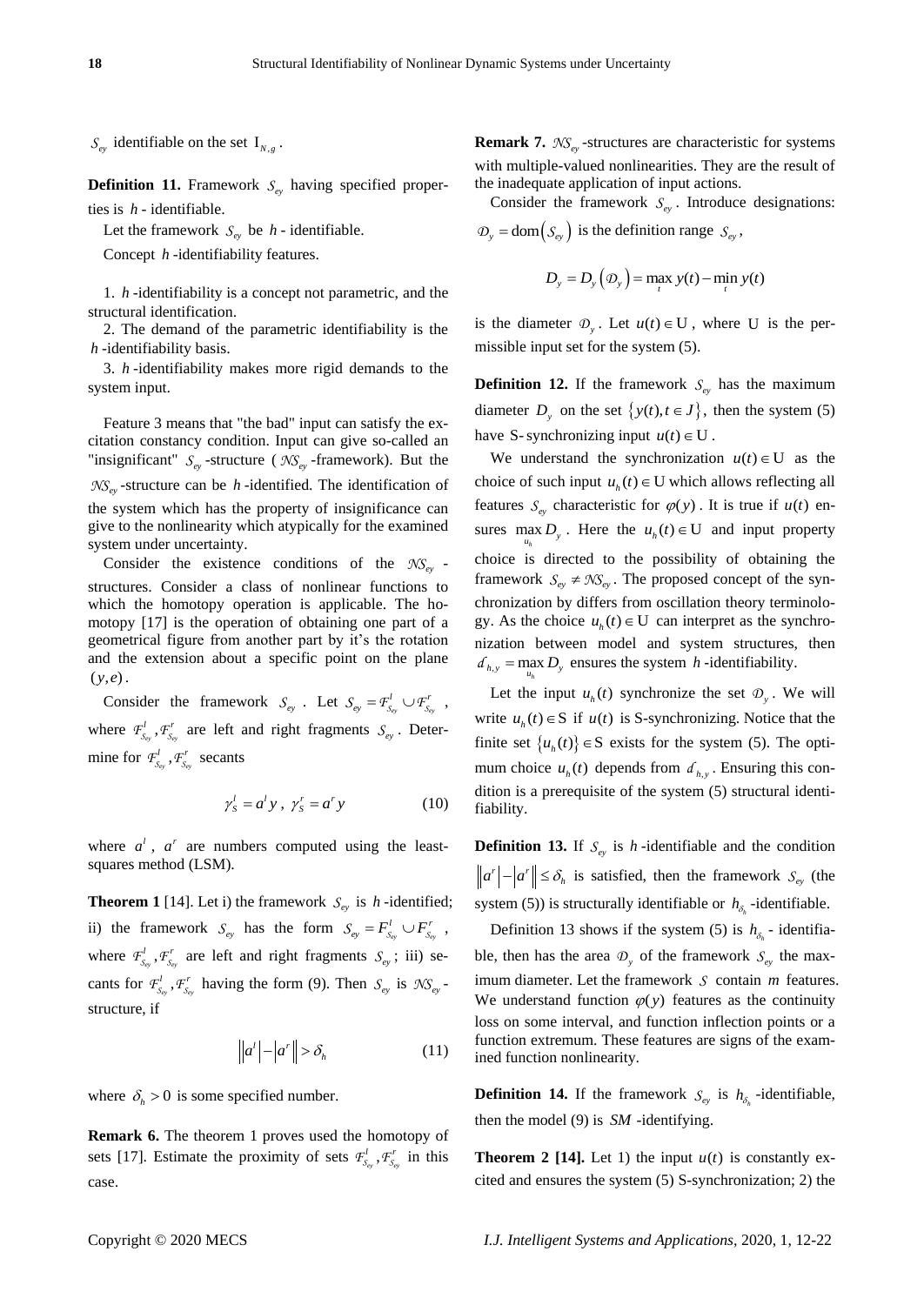system (5) phase portrait *S* has *m* features; 3) the  $S_{ey}$ framework is  $h_{\delta_h}$ -identifiable and has fragments corresponding to phase portrait  $S$  features. Then the model  $(9)$ is *SM* -identifying.

The theorem 2 shows if the model (9) is not *SM* identifying, then the model (9) structure or an informational set have to be changed.

Consider the framework  $S_{ey}$ . Designate the framework  $S_{ey}$  center on the set  $J_y = \{y(t)\}\$ as  $c_s$ , and the area  $\mathcal{D}_y$ centre as  $c_{D_y}$ .

**Theorem 3.** Let on the set U of the system (5) (i) such  $\varepsilon \ge 0$  exists that  $|c_s - c_{D_s}| \le \varepsilon$ ; (ii) the condition  $a'$  | - |  $a'$  ||  $\leq \delta_h$  satisfied. Then the system (5) is  $h_{\delta_h}$ . identifiable and the input  $u_h(t) \in S$ .

**Proof of Theorem 3.** Consider the input  $u_h(t) \in U$ . As the condition  $|a^t - a^r| \leq \delta_h$  is satisfied, the framework  $S_{ey}$  is symmetric concerning the point  $c_s$  on the plane  $(y, e)$ . Therefore, fragment  $\mathcal{F}^l_{S_{\text{ev}}}, \mathcal{F}^r_{S_{\text{ev}}}$  definition range diameters coincide within some size  $\varepsilon_{F} \ge 0$  on the set  $\{y(t)\}\,$ , i.e.

$$
\left| D_{q_{\vec{s}}} \left( \mathcal{D}_{q_{\vec{s}}} \right) - D_{q_{\vec{s}}} \left( \mathcal{D}_{q_{\vec{s}}} \right) \right| \leq \varepsilon_{\text{F}} \tag{12}
$$

where  $\mathcal{D}_{F_s^l}$ ,  $\mathcal{D}_{F_s^r}$  are ranges of definition  $F_{S_{\rm ev}}^l$ ,  $F_{S_{\rm ev}}^r$ .

The framework  $S_{ey}$  centre is  $c_{D_y} = 0.5 \left( D_{q_s^f} + D_{q_s^r} \right)$ . As  $D_{q_s^j} + D_{q_s^r} = D_y$  such  $\varepsilon \ge 0$  exists that  $|c_s - c_{p_s}| \le \varepsilon$ . Fulfillment of conditions (i), (ii) guarantees  $u(t) = u_h(t)$  and  $d_{h,y} = \max_{u_h} D_y$ . Therefore, the framework  $S_{ey}$  at  $u_h(t)$ *h* will contain all features characteristic of the function  $\varphi(y)$ . It follows that  $u_h(t) \in S$ , and the system (5) is  $h_{\delta_h}$ . identified.

Some subset  $\{u_{h,i}(t)\}\subset U_h\subseteq U$  ( $i\geq 1$ ) which elements have the S-synchronizability property can exist. The framework  $S_{ey,i}(u_{h,i})$  with the diameter  $D_{y,i}$  of definition range  $\mathcal{D}_{y,i}$  corresponds to every  $u_{h,i}(t)$ . As  $u_{h,i}(t) \in S$  the diameter  $D_{y,i}$  has the  $d_{h,\Sigma}$  -optimality property. Let the framework  $S_{ey}$  of the system (5) has the diameter  $d_{h,\Sigma}$ .

**Definition 15.** The framework  $S_{e y,i}$  has  $d_{h,\Sigma}$ -optimality property on the set  $U_h$ , if it is such  $\varepsilon_z > 0$  that  $d_{h,\Sigma} - D_{y,i} \leq \varepsilon_{\Sigma} \quad \forall i = 1, \# U_h$ .

**Definition 16.** Let the input subset  $\{u_{h,i}(t)\} = U_h \subset U$  $(i \geq 1)$  exist which elements  $u_{h,i}(t) \in S$ , and frameworks  $S_{ey,i}(u_{h,i})$  corresponding to them have property  $d_{h,\Sigma}$ . optimality. Then frameworks  $S_{e y,i}(u_{h,i})$  indistinguishable on sets  $\{u_{h,i}(t)\}\,$ ,  $J_y(u(t) = u_{h,i}(t)) = \{y_{h,i}(t)\}\,$ .

From definitions 15, 16 we obtain if the set  $U_h$  exists then the  $h_{\delta_h}$ -identifiability estimation can determine on any input  $u(t) \subset U_h$ .

**Remark 8.** Here, the cases of symmetric nonlinearities consider. Therefore, remarks made above about the *NSey* framework existence remain are fair. If a nonlinear function does not have the symmetry property, then the research of this problem to be continued needs. Explain it with nonlinearity features. The accounting of these features is possible only under a priori information on the system or the further analysis of the framework  $S_{ey}$ .

Go to  $h_{\delta_h}$ -identifiability estimation methods of the system  $(5)$  now.

# VII. APPROACH TO *h h* -IDENTIFIABILITY ESTIMATION

Consider the definition problem of an integral indicator for the evaluation of  $h_{\delta_h}$ -identifiability. The problem base on the analysis of framework  $S_{e_y}$  properties.

In the nonlinear dynamics and the fractal theory, approaches based on the principle of the covering [18] apply for the dimension estimation of a framework. Different types of the dimension propose. Topological dimension is one of the primary indicators. The dimension estimates the framework geometry and is always indicates its internal features. Attractors and fractals often are heterogeneous. The heterogeneity characterized an irregularity of point distribution on the framework. Heterogeneity estimations of frameworks obtain by parameters reflecting of system properties. The heterogeneity reflects discrepancy between probabilities of the fractal filling with the specified bodies and geometrical sizes of the respective areas. Such heterogeneous fractal objects called multifractals [18].  $S_{ey}$ -framework of the dynamic system with many-valued nonlinearity is an example the heterogeneous pattern. Section V contains examples of such frameworks.

Various indicators of the covering (correlation dimension, informational dimension, etc.) are approximate and labour-consuming [18]. They assess of framework fragment geometrical distinction not always. Therefore, we introduce the integral indicator of the framework which is the distribution function of the variable *e* on the set  $\{y(t)\}\$  [14]. Such an approach eliminates various a priori assumptions concerning the framework covering. State to the proposed approach.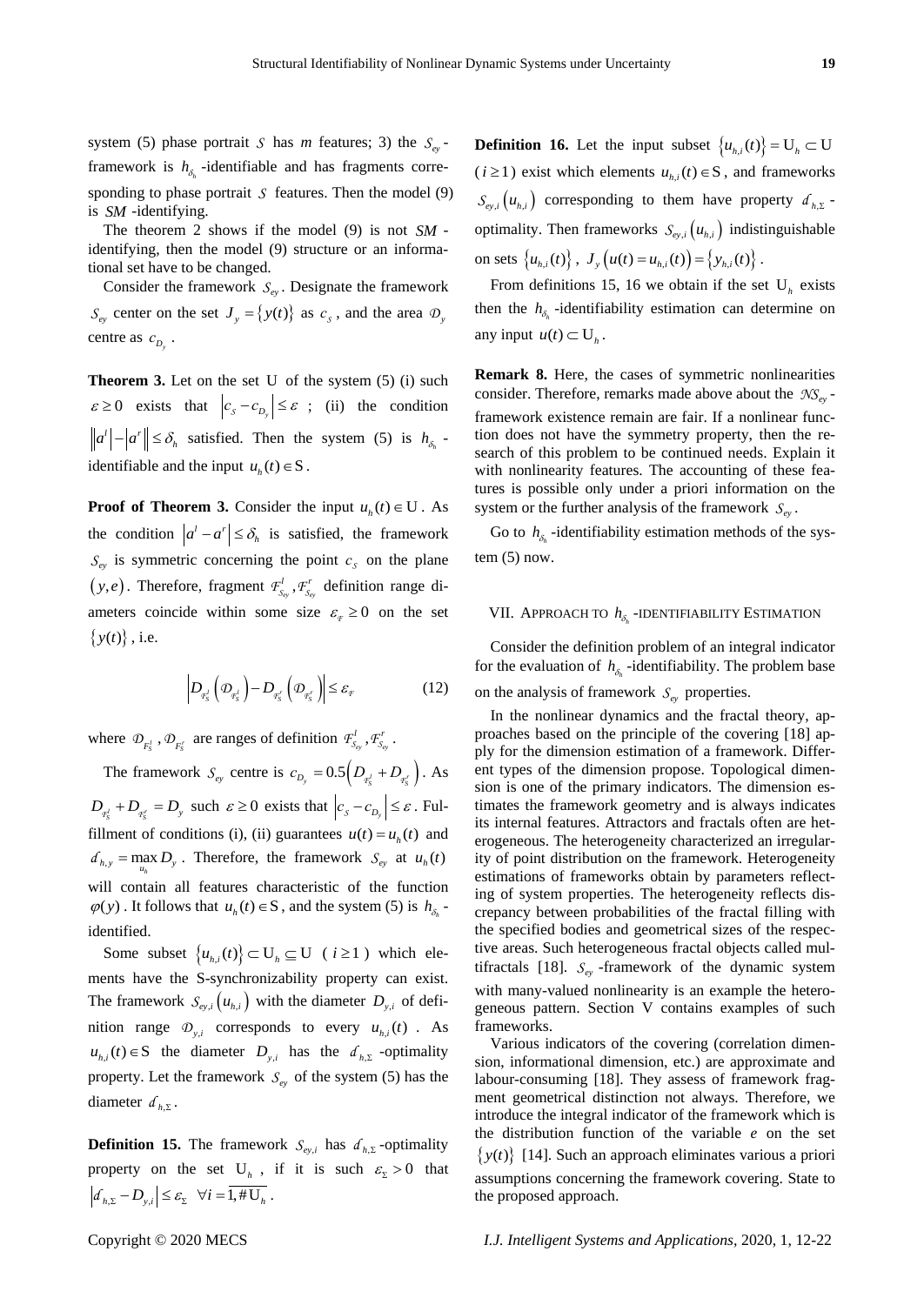Let the framework  $S_{ey}$  obtained for the system (5). Perform the fragmentation  $S_{ey} = \mathcal{F}_{S_{ey}}^l \cup \mathcal{F}_{S_{ey}}^r$  $S_{e_y} = F_{S_{e_y}}^l \cup F_{S_{e_y}}^r$  where  $F_{S_{e_y}}^l$ ,  $\mathcal{F}_{S_{ey}}^r$  are left and right parts of the framework  $S_{ey}$ . Fragments  $F_{S_{cy}}^l$ ,  $F_{S_{cy}}^r$  described by functions  $e^l(y)$ ,  $e^r(y)$ where  $\{e^i\} \subseteq \{e\}, \{e^r\} \subseteq \{e\}.$ 

Construct frequency distribution functions (histograms)  $\mathcal{H}^l$ ,  $\mathcal{H}^r$  for  $\mathcal{F}^l_{S_{\text{ev}}}$ ,  $\mathcal{F}^r_{S_{\text{ev}}}$ . Obtained cumulative frequency functions  $I H^l$ ,  $I H^r$  on the basis  $H^l$ ,  $H^r$ . Let  $I_{\mathcal{H}} = \{i\Delta e, i = 1, k\}$  is the definition range of functions. Present the value range of functions  $H^1$ ,  $H^r$  in the form of vectors

$$
L\left(\mathcal{I}\mathcal{H}^{l}\right) = \left[\mathcal{I}\mathcal{H}_{1}^{l}, \mathcal{I}\mathcal{H}_{2}^{l}, \dots, \mathcal{I}\mathcal{H}_{k}^{l}\right]^{T}
$$

$$
R\left(\mathcal{I}\mathcal{H}^{r}\right) = \left[\mathcal{I}\mathcal{H}_{1}^{r}, \mathcal{I}\mathcal{H}_{2}^{r}, \dots, \mathcal{I}\mathcal{H}_{k}^{r}\right]^{T}
$$

Here, *k* is the number of pockets set on  $I_{\mathcal{H}}$ ,  $\Delta e$  is the pocket size on *e* .

Apply the model

$$
\hat{R} = a_{H} L(LH^{t})
$$
\n(13)

and determine the parameter  $a<sub>H</sub>$  having applied the leastsquares method.

The model is adequate if the parameter  $a_H \in O(1)$ where  $O(1)$  is the neighbourhood 1. If the condition  $a_H \in O(1)$  is fair, then the system (5) is  $h_{\delta_h}$ -identifiable and  $S_{ey} \neq \mathcal{N}S_{ey}$ . Otherwise, the framework  $S_{ey}$  is insignificant.

So, the following statement is fair.

**Statement 2.** Let for the system (5): 1) the framework *ey ey*  $S_{e_y} = F_{S_{e_y}}^l \cup F_{S_{e_y}}^r$  is defined on the set  $\{y(t)\}\$  where  $\mathcal{F}_{S_{\text{ev}}}^l$ ,  $\mathcal{F}_{S_{\text{ev}}}^r$  is framework  $S_{\text{ev}}$ ; 2) frequency  $\mathcal{H}^l$ ,  $\mathcal{H}^r$  and cumulative  $I H^{1}$ ,  $I H^{r}$  distribution functions are known for  $F_{s_{\text{ev}}}^l$ ,  $F_{s_{\text{ev}}}^r$ . Then the system (5) is  $h_{\delta_h}$  -identified if  $a_H \in O(1)$  .

**Definition 17.** If the system (5) is  $h_{\delta_h}$ -identifiable, then the framework  $S_{ey}$  have the dimension  $DH_h = a_H$ .

Definition 17 shows if  $u(t) \in S$ , then dimension for the structurally identified system is approximate to 1. Such value  $DH_h$  shows that the framework  $S_{ey}$  does not have complex areas and fragments  $F_{S_{\rm ev}}^l$ ,  $F_{S_{\rm ev}}^r$  are structurally identical or homothetic. If  $DH_h \notin O(1)$ , then it is a sign *NSey* -framework or a system with more complicated nonlinearity form. You can supplement results obtained by statement 2 with the histogram analysis for the framework  $S_{ey}$ . Obtain  $\mathcal{H}^1$ ,  $\mathcal{H}^r$  and  $\mathcal{I}\mathcal{H}^1$ ,  $\mathcal{I}\mathcal{H}^r$  functions and analyze their correlations considering features  $S_{ey}$ . Some approaches propose in [14].

### VIII. EXAMPLES

Consider the system from section V with the input Consider the system from section V with the input  $u_{\gamma}(t) = 6 - 4\sin(0.5\pi t) + 0.4\sin(0.1\pi t)$ . Frameworks S,  $S_{ey}$  shows in Fig. 5 for system steady state. We see that conditions of theorem 3 are not satisfied. The sector which the function  $f_e = e(y)$  has to belong does not exist for  $S_{ey}$ . Therefore, the system is not S-synchronized and  $S_{ey} = \mathcal{N}S_{ey}$ . So, the system is not *h* - identifiable.

Let  $u(t) = 6 - 2\sin(0.1\pi t)$ . The system has frameworks showed in Fig. 2. Construct segments  $F_{s_{ey}}^l$ ,  $F_{s_{ey}}^r$  for the framework  $S_{ey}$ . It can be made by Fig. 2. Secants for  $F_{S_{ey}}^l$ ,  $F_{S_{ey}}^r$  have the form

$$
\gamma_s^l = -0.0359y + 0.0792 \, , \, \gamma_s^r = 0.0211y - 0.0649 \, . \tag{14}
$$



Fig.6. Estimation *h* -identifiability of system on basis fragment cumulative distribution function.

Application of the theorem 1 shown that  $S_{ey} = \mathcal{NS}_{ey}$ , i.e. system is not *h* -identifiable. This conclusion confirmed with diameters  $D_{q_s^1} = 0.478$ ,  $D_{q_s^r} = 0.792$ . *h* identifiability estimation results of the system shown in Fig. 6. They base on the application of statement 2. The model (13) has the form

$$
\hat{R} = 26 + 0.656L(TH^1).
$$
 (15)

The determination coefficient of the model (15) is equal to 97% that confirms the model adequacy. The framework  $S_{ey}$  dimension is 0.65. Analysis results show that the system (5) is structurally non-identifiable on input  $u(t) = u_{6,-4}(t)$ .

Consider the system from section V with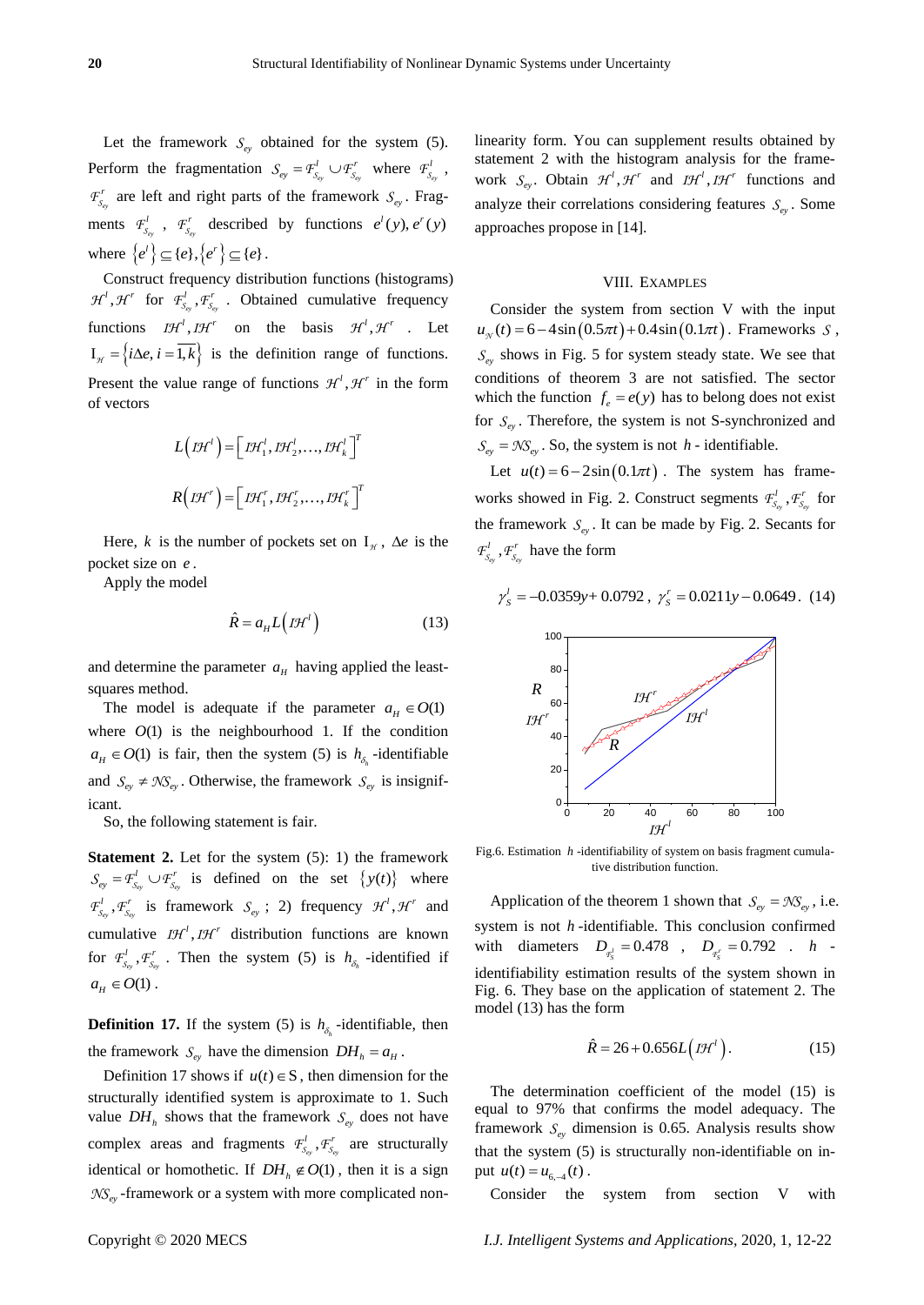$$
u(t) = u_{6,-4}(t) = 6 - 4\sin(0.1\pi t).
$$

Corresponding frameworks showed in Fig.1. We see the framework  $S_{ey}$  have some asymmetry that explains with characteristics of the nonlinear function (Fig. 1b).



Fig.8. Estimation *h* -identifiability of system on basis fragment cumulative frequency function with  $u_{6,-4}(t)$ .

Following parameters of the secants (10) obtained for fragments  $\mathcal{F}_{S_{\text{ey}}}^l$ ,  $\mathcal{F}_{S_{\text{ey}}}^r$  :  $a^l = -0.025$ ,  $a^r = -0.027$ . Let  $\delta_h = 0.003$ . The condition (11) not be satisfied and  $S_{e<sub>y</sub>} \neq \mathcal{N}S_{e<sub>y</sub>}$ . To confirm this inference, determine by functions  $I H^1$ ,  $I H^r$ . They showed in Fig. 7, and results  $S_{e_y}$ framework dimension estimation presented in Fig. 8.

The model (13) has the form

$$
\hat{R} = -5.845 + 0.96L(jH')
$$

and the coefficient of determination is 96%.

Conditions of statement 2 satisfied and the system is  $h_{\delta_h}$ -identifiable. Framework  $S_{e_y}$  dimension  $DH_h$  is 0.96. Diameters of framework fragment are equal  $D_{q_s^1} = 1.16$ ,  $D_{\tau_s^r} = 1.43$ . The diameter  $S_{\tau_s}$  is equal 2.59. This value coincides with  $D_{q_s^t} + D_{q_s^r}$ . If to choose  $\varepsilon_{\text{F}} = 0.4$ , then the condition (12) will be satisfied. The distinction between

fragment  $F_{S_{cy}}^l$ ,  $F_{S_{ey}}^r$  definition ranges depends on properties  $S_{ey}$ . The condition 2) theorem 3 satisfies with  $\varepsilon = 0$ . Therefore, the system is the SI or  $h_{\delta_h}$ -identifiable with  $u_{6,-4}(t)$ , and  $u_{6,-4}(t) \in S$ .

Generalizing above stated, obtain the following procedure of structural identifiability applying. Apply proposed methods at the initial stage of the model structure choice. Obtained results answer to the question: whether the system model has the nonlinear structure. The successful solution of this task depends on the properties of the input. If the input has the property of constant excitation, then apply procedures to design frameworks  $S$ ,  $S_{ey}$ . Perform the analysis on the estimation  $h_{\delta_h}$ -identifiability of the system and make the decide on the application of the nonlinear dynamic model. Further, apply parametrical identification methods and obtain model.

Proposed methods and algorithms applied to the structural identification (structural identifiability) of the system with RC-OTA oscillator. Verification of obtained results confirmed the structural identifiability of the considered system based on the structurally-frequency method application.

## IX. CONCLUSION

0 20 40 60 80 100 ar system structural identification problem under uncer-The works analysis shown that the structural identifiability of nonlinear systems estimation based on parameters estimation. This approach does not allow solving the identifiability problems of nonlinear systems. In particular, it does not allow to obtain the solution of the nonlinetainty. The approach proposed in this work is the basis for the solution of the structural identifiability problem. We have shown that the input has to satisfy the excitation constancy condition. This condition differs from requirements to input in adaptive systems. The system Ssynchronizability concept is introduced. The solution of the structural identifiability problem base on frameworks analysis. Therefore, the ensuring of S-synchronization give to the maximum value of the framework definition range and the problem SI solving. Non-synchronized input gives to an insignificant framework which does not allow solving the structural identification problem. Therefore, the system is not structurally identifiable. We obtained conditions under which it is possible to estimate the system structural identifiability. The structural identifiability estimation method is proposed. We have shown We have shown that the subset of inputs which have the S-synchronization property exists, but frameworks are indiscernible on this subset.

#### **REFERENCES**

- [1] R. E. Kalman, "On the general theory of control systems," in *Proceeding first IFAC Congress on Automatic Control*, Moscow, 1960; Butterworths, London, vol. 1, pp. 481-492, 1961.
- [2] R. С. K. Lee, *Optimal estimation, identification, and con*